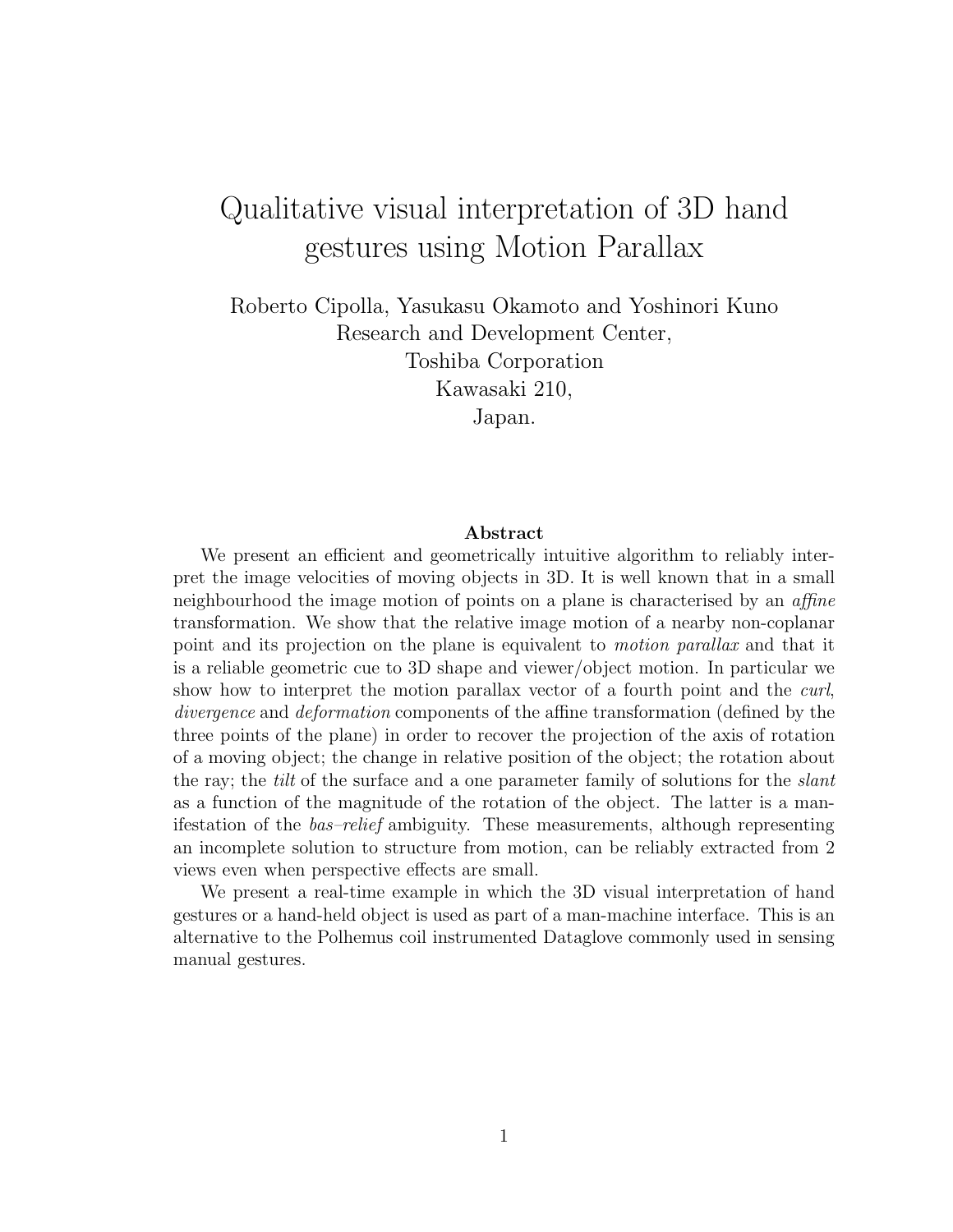# 1 Introduction

### Structure from motion

The way appearances change in the image due to relative motion between the viewer and the scene is a well known cue for the perception of 3D shape and motion. Computational attempts to quantify the perception of 3D shape have determined the number of points and the number of views needed to recover the spatial configuration of the points and the motion compatible with the views. Ullman, in his well-known structure from motion theorem [16], showed that a minimum of three distinct orthographic views of four non-planar points in a *rigid* configuration allow the structure and motion to be completely determined. If perspective projection is assumed two views are, in principle, sufficient. In fact two views of eight points allow the problem to be solved with linear methods [9] while five points from two views give a finite number of solutions [2].

### Problems with this approach

Although structure from motion algorithms based on these formulations have been successfully applied in photogrammetry and some robotics systems [3] when a wide field of view, a large range in depths and a large number of accurately measured image data points are assured, these algorithms have been of little or no practical use in analysing imagery in which the object of interest occupies a small part of the field of view or is distant.

In this paper we summarise why structure from motion algorithms are often very sensitive to errors in the measured image velocities and then show how to efficiently and reliably extract an incomplete solution. We also show how to augment this into a complete solution if additional constraints or views are available.

The main problems with existing structure from motion formulations are: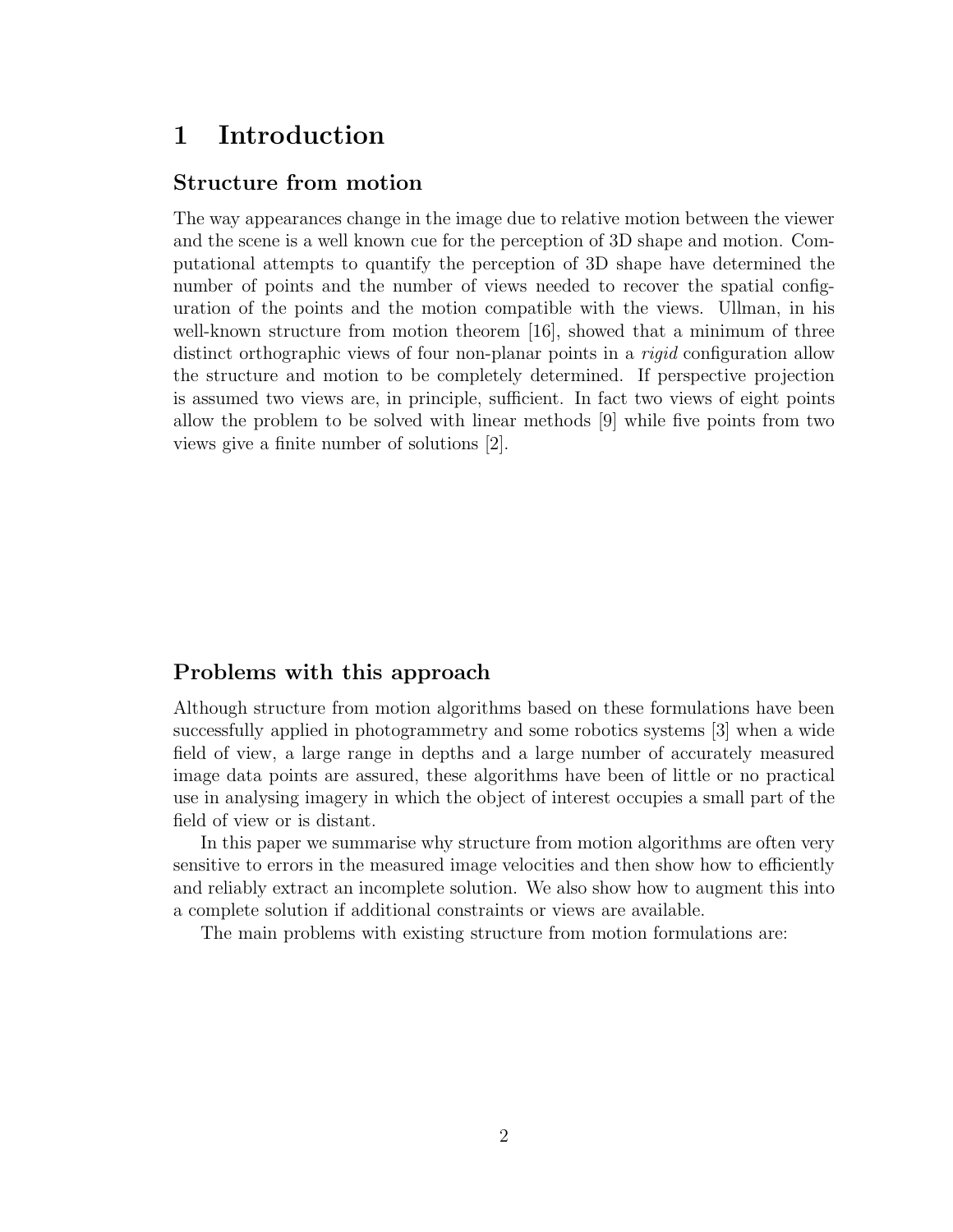#### 1. Perspective effects are often small

Structure from motion algorithms attempt to deliver a complete *quantitative* solution to the viewer or object motion (both 3D translation and 3D rotation) and then to reconstruct a euclidean 3D copy of the scene. Such *complete* quantitative solutions to the structure from motion problem, however, are not only often too difficult, but are numerically ill-conditioned, often failing in a graceless fashion [15] in the presence of image measurement noise. This is because they rely on the measurement of perspective effects which can be very small. In such cases the effects in the image of viewer translations parallel to the image plane are very difficult to discern from rotations about axes parallel to the image plane. Another ambiguity which often arises is the bas– relief ambiguity [4] which concerns the difficulty of distinguishing between a "shallow" structure close to the viewer and "deep" structures further away when perspective effects are small. Note that this concerns surface orientation and its effect – unlike the speed–scale ambiguity – is to distort the shape.

#### 2. Global rigidity and independent motion

Existing approaches place a lot of emphasis on global rigidity. Despite this it is well known that two (even orthographic) views give vivid 3D impressions even in the presence of a degree of non-rigidity such as the class of smooth transformations e.g. bending transformations which are locally rigid [7]. Many existing methods can not deal with multiple moving objects and they usually require the input image to be segmented into parts corresponding with the same rigid body motion. Segmentation based on image velocities alone is a non-trivial task if the image velocity data is noisy.

### Our approach

In this paper we present an efficient and reliable solution to the structure from motion problem by avoiding small perspective effects or the constraint of global rigidity.

We assume *weak* perspective in a small neighbourhood and concentrate on shape and motion parameters which do not rely on perspective effects. The solution is however incomplete and motion and shape are expressed more qualitatively by spatial order (relative depths) and affine structure (Euclidean shape up to an arbitrary 3D affine transformation [7]).

The algorithm is based on a simple method of decomposing image velocities to remove the effect of viewer rotations to leave a component that depends simply on 3D shape and viewer translational motion. It is a development of the pioneering work of Longuet–Higgins and Prazdny [10] and Koenderink and Van Doorn [5, 7] (reviewed below).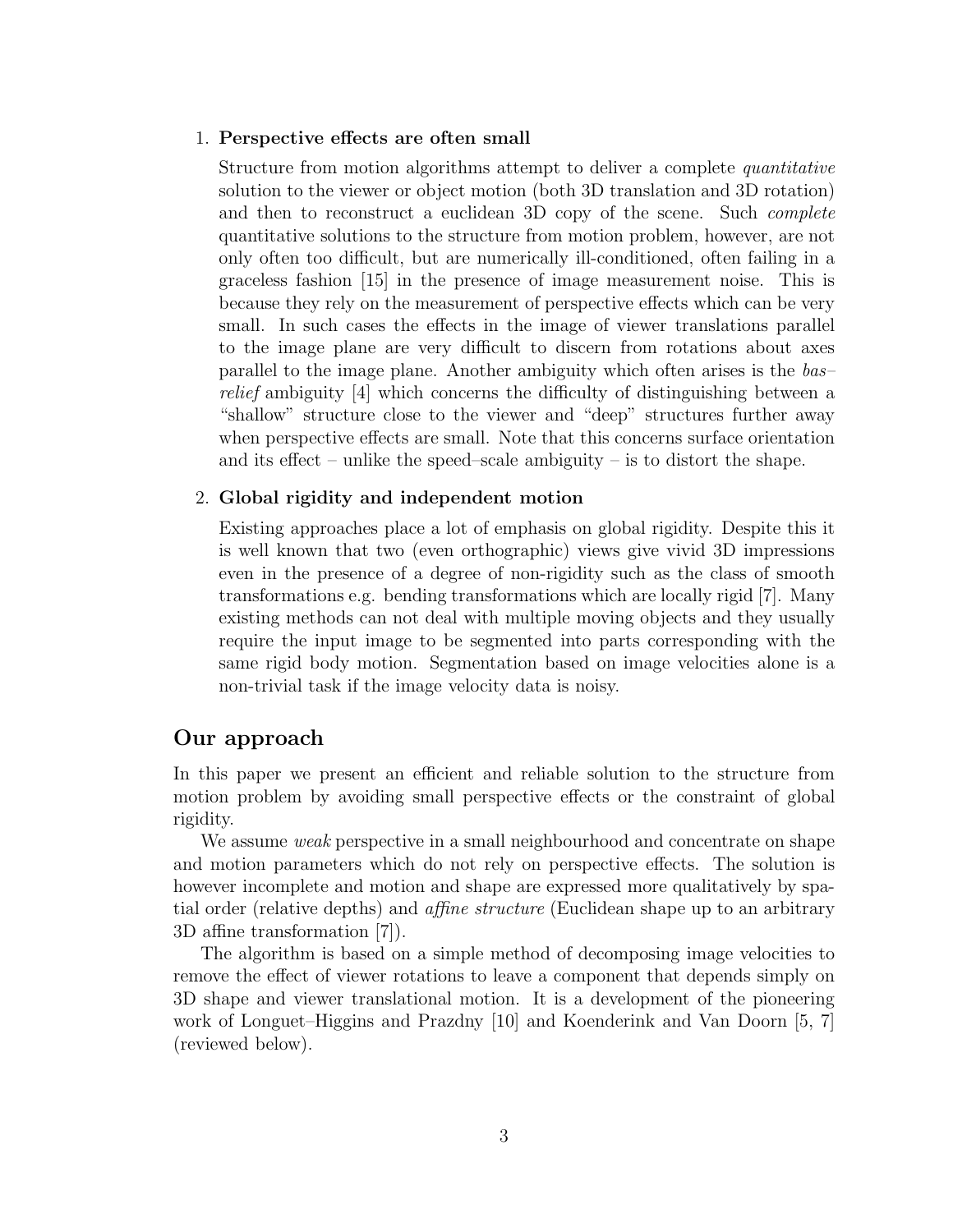### 2 Theoretical framework

### 2.1 Interpretation of image velocities under perspective projection

Consider an arbitrary co-ordinate system with the  $x - y$  plane spanning the image plane and the z-axis aligned with the ray. Assume the viewer to have a translational velocity with components  $\{U_1, U_2, U_3\}$  and an angular velocity with components  $\{\Omega_1, \Omega_2, \Omega_3\}$ . Let the image velocity field at a point  $(x, y)$  in the vicinity of Q be represented as a 2D vector field,  $\vec{v}(x, y)$  with x and y components  $(u, v)$ . The two components of the image velocity of a point in space,  $(X, Y, Z)$  due to relative motion between the observer and the scene are given by [10]:

$$
u = \left[\frac{fU_1 - xU_3}{Z}\right] + f\Omega_2 - y\Omega_3 - \frac{xy}{f}\Omega_1 + \frac{x^2}{f}\Omega_2
$$
  

$$
v = \left[\frac{fU_2 - yU_3}{Z}\right] - f\Omega_1 + x\Omega_3 + \frac{xy}{f}\Omega_2 - \frac{y^2}{f}\Omega_1
$$
 (1)

The image velocity consists of two components. The first component is determined by relative translational velocity and encodes the structure of the scene, Z. The second component depends only on rotational motion about the viewer centre (eye movements). It gives no useful information about the depth of the point or the shape of the visible surface. It is this rotational component which complicates the interpretation of visual motion. The effects of rotation are hard to extricate however, although numerous solutions have been proposed  $[11]$ . As a consequence, point image velocities and disparities do not encode shape in a simple efficient way since the rotational component is often arbitrarily chosen to shift attention and gaze by camera rotations or eye movements. The rotational component can be removed if, instead of using raw image motion the difference of the image motions of a pair of points, is used. This is called motion parallax.

#### 2.2 Motion Parallax

Consider two visual features at different depths whose projections on the image plane are instantaneously  $(x_i, y_i)$   $i = 1, 2$  and which have image velocities given by (1). If these two features are instantaneously coincident in the image,  $(x_1, y_1) = (x_2, y_2)$  $(x, y)$ , their relative image velocity,  $(\Delta_u, \Delta_v)$  – motion parallax – depends only on their relative inverse-depths and on viewer translational velocity. It is independent of (and hence insensitive to errors in) the angular rotation  $\Omega$ :

$$
\Delta_u = (fU_1 - xU_3) \left[ \frac{1}{Z_1} - \frac{1}{Z_2} \right] \n\Delta_v = (fU_2 - yU_3) \left[ \frac{1}{Z_1} - \frac{1}{Z_2} \right]
$$
\n(2)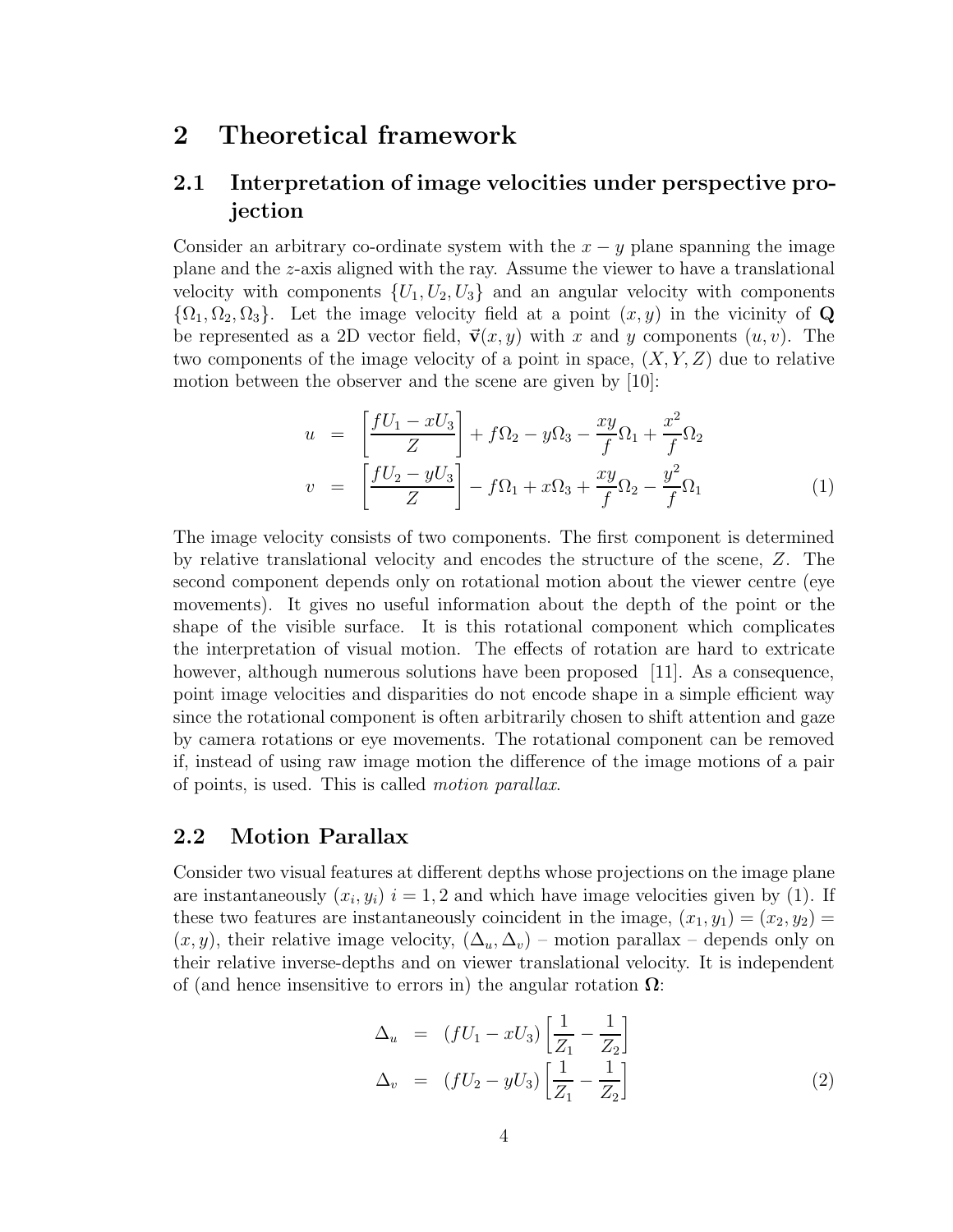Equations (2) can be used to a recover a linear constraint on the direction of translation. Namely:

$$
\frac{\Delta_u}{\Delta_v} = \frac{(fU_1 - xU_3)}{(fU_2 - yU_3)}\tag{3}
$$

The use of "motion parallax" for robust determination of the direction of translation U and relative depths from image velocities was described by Longuet-Higgins and Prazdny [10] and Rieger and Lawton [12]. The theory above relating relative depth to parallax however assumed that the two points were instantaneously coincident in the image. In practice, point pairs used as features will not coincide and this formulation can not be used in general. In the next section we will show how an effective motion parallax vector can be computed by considering the image velocities of points in a small neighbourhood. We first review the invariants of the image velocity field and how they relate to 3D shape and motion.

#### 2.3 Affine transformation

For a sufficiently small field of view (defined precisely in [13]) and smooth change in viewpoint the image velocity field and the change in apparent image shape for a smooth surface is well approximated by a linear  $(affine)$  transformation [6, 5].

To first order the image velocity field at a point  $(x, y)$  in the neighbourhood of a given visual direction is given by:

$$
\begin{bmatrix} u \\ v \end{bmatrix} \approx \begin{bmatrix} u_0 \\ v_0 \end{bmatrix} + \begin{bmatrix} u_x & u_y \\ v_x & v_y \end{bmatrix} \begin{bmatrix} x \\ y \end{bmatrix}
$$
 (4)

The first term is a vector  $[u_0, v_0]$  representing a pure translation (specifying the change in image position of the centroid of the shape) while the second term is a  $2 \times 2$  tensor – the velocity gradient tensor – and represents the distortion of the image shape. The latter can be decomposed into independent components which have simple geometric interpretations. These are a 2D rigid rotation (vorticity), specifying the change in orientation, curl $\vec{v}$ ; an isotropic expansion (divergence) specifying a change in scale, div $\vec{v}$ ; and a pure shear or deformation which describes the distortion of the image shape (expansion in a specified direction with contraction in a perpendicular direction in such a way that area is unchanged) described by a magnitude,  $\text{def}\vec{v}$ , and the orientation of the axis of expansion (maximum extension),  $\mu$ . These quantities can be defined as combinations of the partial derivatives of the image velocity field,  $\vec{v} = (u, v)$ , at an image point  $(x, y)$ .

### 2.4 Differential invariants of image velocity field and their relation to 3D shape and motion

The differential invariants depend on the viewer motion and depth, Z and the relation between the viewing direction (ray,  $Q$ ) and the surface orientation in a simple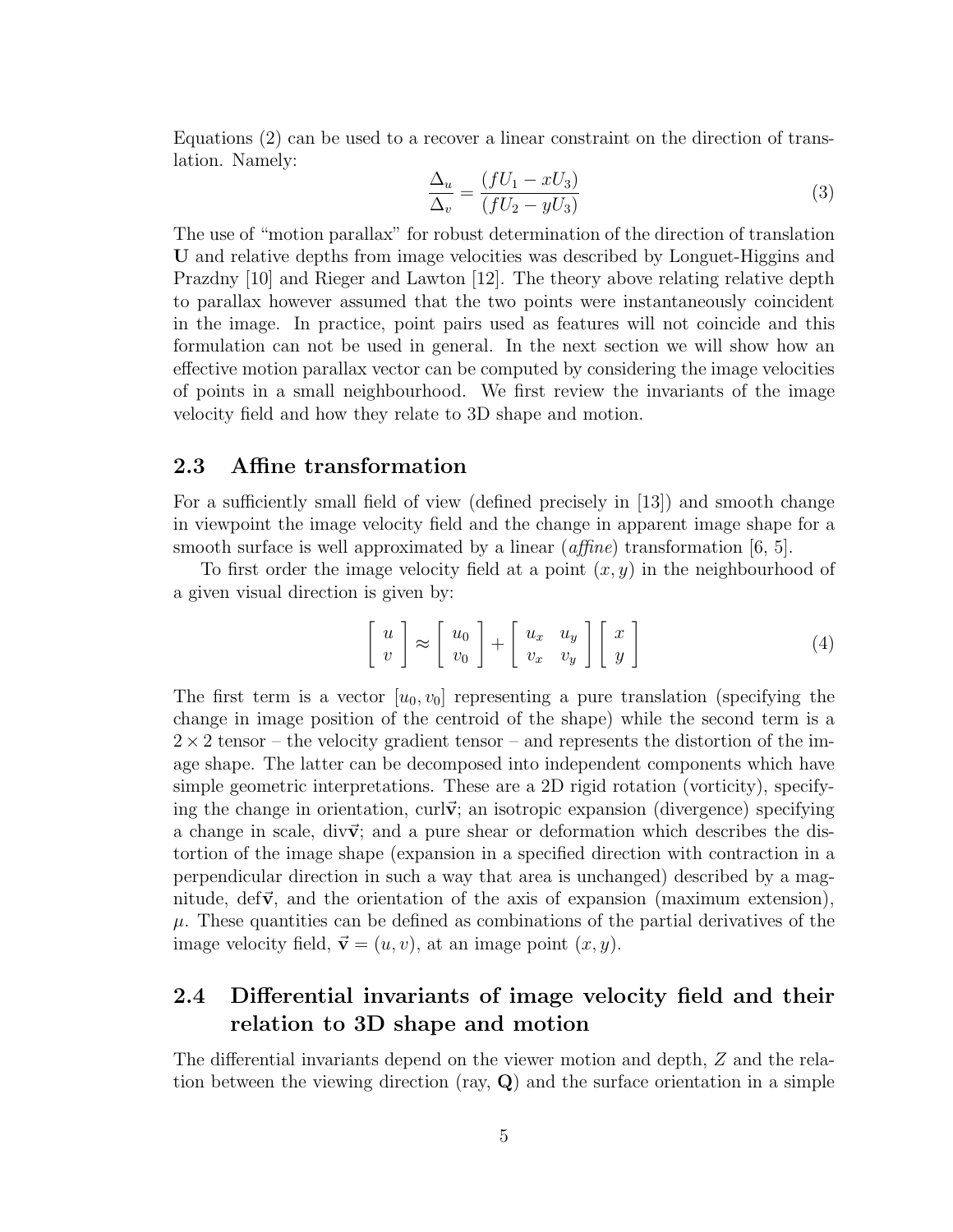and geometrically intuitive way. They are summarised below. We define two 2D vector quantities: A, the component of translational velocity parallel to the image plane scaled by depth,  $Z$ ,  $((U_1/Z, U_2/Z))$  and **F** to represent the surface orientation:

$$
|\mathbf{F}| = \tan \sigma \tag{5}
$$

$$
\angle \mathbf{F} = \tau \tag{6}
$$

where  $\sigma$  and  $\tau$  are the *slant* and *tilt* of the surface respectively.

$$
\text{curl}\vec{\mathbf{v}} = -2\Omega \cdot \mathbf{Q} + f\mathbf{F} \wedge \mathbf{A} \tag{7}
$$

$$
\operatorname{div}\vec{\mathbf{v}} = \frac{2\mathbf{U}.\mathbf{Q}}{\lambda} + f\mathbf{F}.\mathbf{A}
$$
 (8)

$$
\det \vec{\mathbf{v}} = f|\mathbf{F}||\mathbf{A}| \tag{9}
$$

where  $\mu$  (which specifies the axis of maximum extension) bisects **A** and **F**:

$$
\mu = \frac{\angle \mathbf{A} + \angle \mathbf{F}}{2}.
$$
\n(10)

The geometric significance of these equations is easily seen with a few examples. For example, a translation towards the surface patch leads to a uniform expansion in the image, i.e. positive divergence. This encodes the distance to the object which due to the speed–scale ambiguity is more conveniently expressed as a time to contact,  $t_c$ . Translational motion perpendicular to the visual direction results in image deformation with a magnitude which is determined by the slant of the surface,  $\sigma$  and with an axis depending on the tilt of the surface,  $\tau$  and the direction of the viewer translation. Divergence (due to foreshortening) and curl components may also be present.

Note that divergence and deformation are unaffected by (and hence insensitive to errors in) viewer rotations such as panning or tilting of the camera whereas these lead to considerable changes in point image velocities or disparities.

We note that measurement of the differential invariants in a single neighbourhood is insufficient to to completely solve for the structure and motion since  $(7,8,9,10)$ are four equations in the six unknowns of scene structure and motion. In a single neighbourhood a complete solution would require the computation of second order derivatives [10] to generate sufficient equations to solve for the unknowns. Even then the solution of the resulting set of non-linear equations is non-trivial.

In [1] we show how the 3D interpretation of the differential invariants of the image velocity field is especially suited to the domain of active vision in which the viewer makes deliberate (although sometimes imprecise) motions, or in stereo vision, where the relative positions of the two cameras (eyes) are constrained while the cameras (eyes) are free to make arbitrary rotations (eye movements). Estimates of the divergence and deformation of the image velocity field, augmented with constraints on the direction of translation, are then sufficient to efficiently determine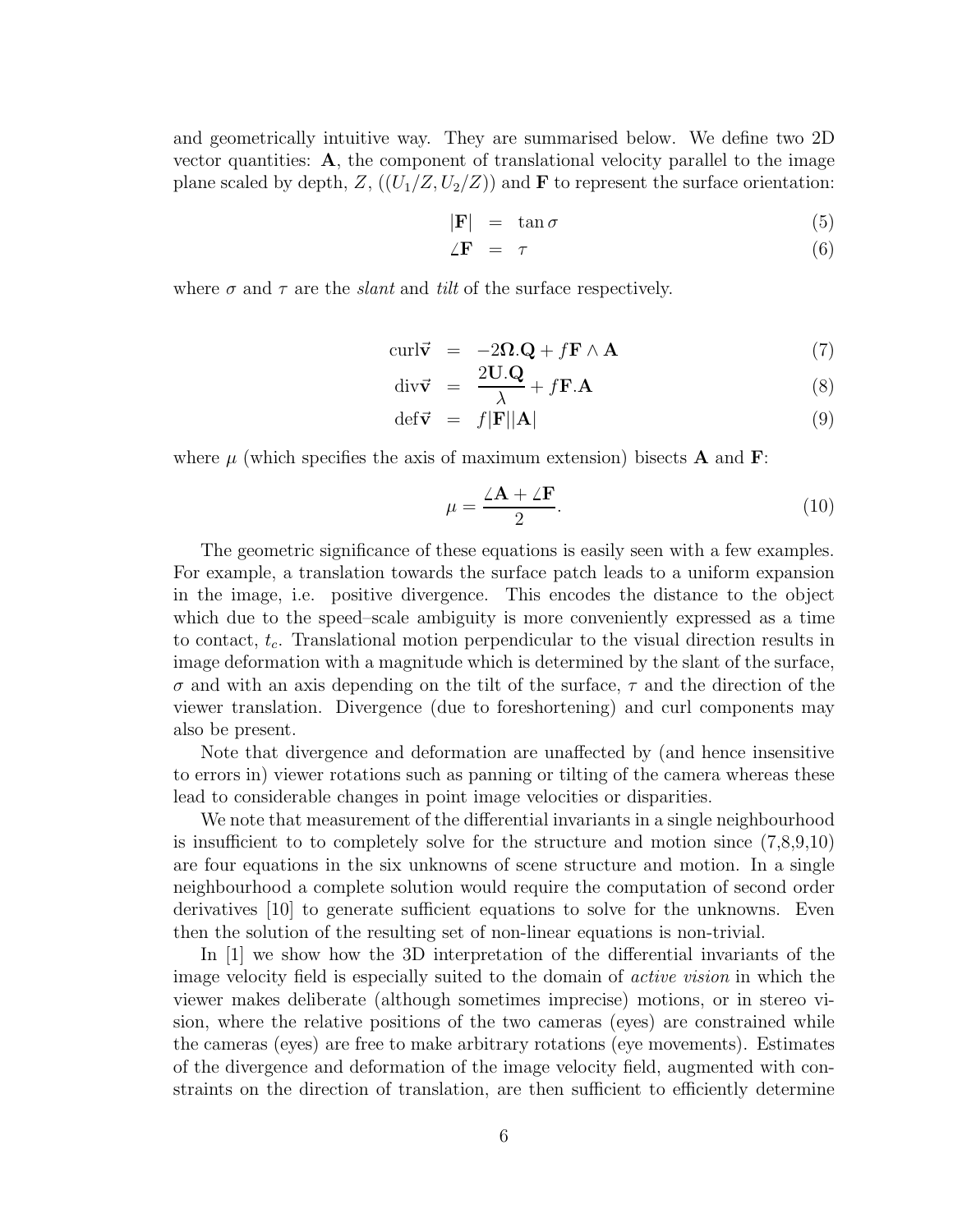the object surface orientation and time to contact. In this sequel we show how to use the differential invariants measured from a minimum of three points and the relative motion of a fourth point to efficiently and reliably estimate the certain attributes of the scene structure and the 3D motion.

### 3 Parallax-based SFM

### 3.1 Pseudo-parallax

We now describe the main theoretical contribution of this paper. We present a method that computes an effective parallax motion even when image features do not coincide.

Consider the image motion of a point  $P$  in the image plane. In a small neighbourhood of P consider the image motion of a triplet of points  $A, B, C$  (figure 1). As shown above for a small enough neighbourhood the image velocities in the plane defined by the three points can be approximated by an affine transformation. The velocity of a virtual point,  $P^*$ , which is coincident with P but lies on the plane can thus be determined as a linear sum of the image velocities of the other three points. The difference between the motion of the virtual point,  $P^*$ , and the real point,  $P$ , is equivalent to the motion parallax between  $P$  and a point coincident in the image but at a different depth. As shown above this pseudo–parallax vector constrains the direction of translation and allows us to effectively cancel the effects of viewer rotations. We now show below that the analysis of structure from motion based on pseudo–parallax instead of raw image velocities is considerably simplified.

### 3.2 3D qualitative interpretation

We now show how to recover reliable, although incomplete shape and motion properties from the image velocity of points relative to a triplet of features in a small neighbourhood.

The main result follows directly from the parallax result described above. Namely that the direction of the parallax velocity can determine a constraint on the the projection of the direction of translation,  $\angle A$ , when we consider the image velocities in its neighbourhood. Note that we have not determined the magnitude of A. This would, in fact, be equivalent to knowing the direction of translation. We have simply determined a line in the image in which the direction of translation must pierce the image plane. Without loss of generality assume that position of the fourth point is aligned with the optical axis at  $(0, 0)$ . This can always be achieved by rotating the camera about its optical centre. A solution can be obtained in the following way.

1. Determine the projection of the direction of translation,  $\angle A$ , from the relative image motion of a fourth point relative to the image motion of a neighbourhood triplet. Note that if the visual motion arises from the rotation of a rigid object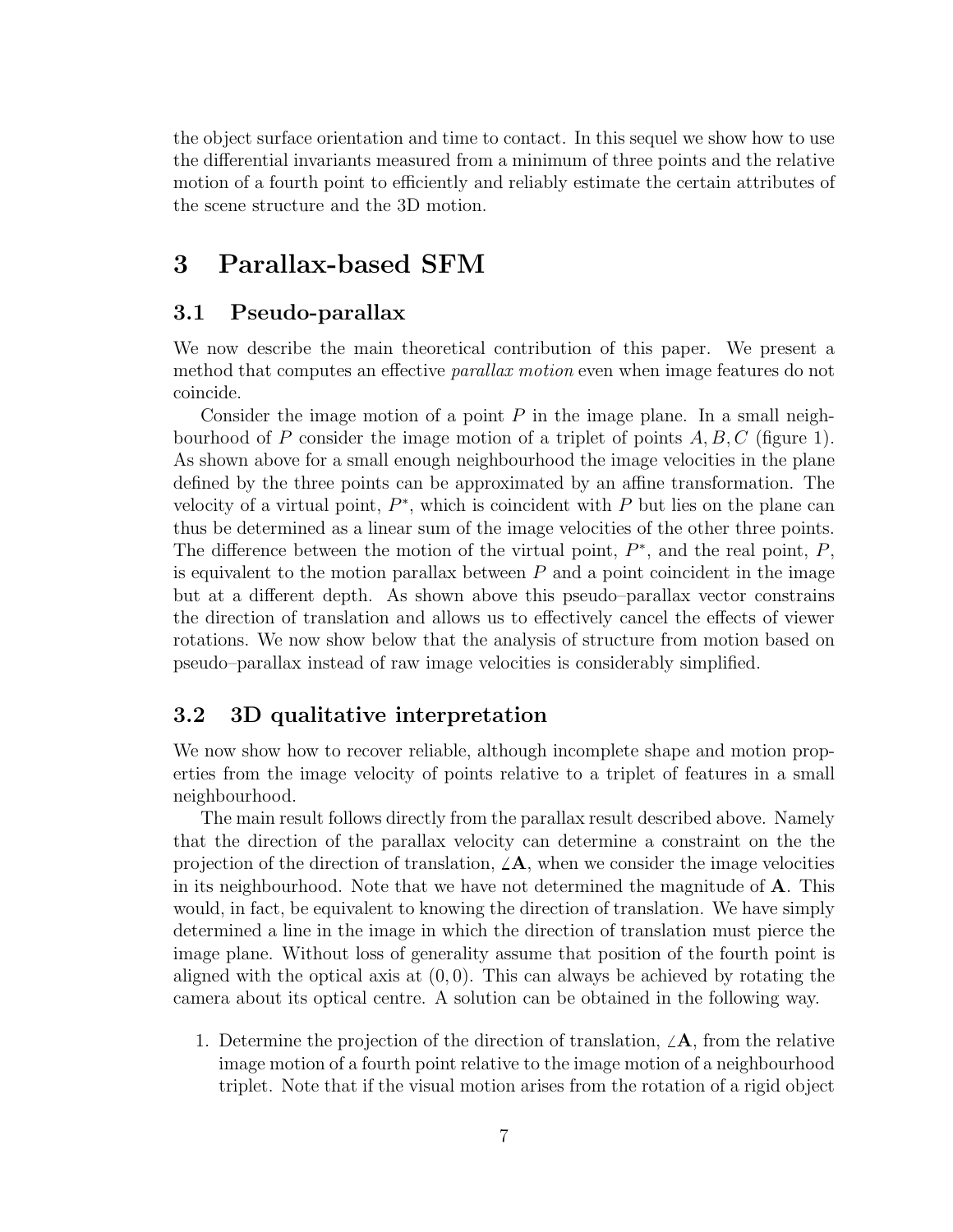

Figure 1: Motion parallax from the image motion of a point P relative to a triangle of 3 points.

Motion parallax is defined as the relative image motion of 2 points which are instantaneously coincident in the image but at different depths. This can be computed in practice from the relative motion of a 4th point, P, relative to a small neighbourhood defined by a triangle of three image points,  $A, B, C$ . The image positions of A, B, C can be used to predict the image position of a virtual point lying on the same plane,  $P^*$  and instantaneously co-incident with P in the first view. The two points will not, however, coincide in the second view (unless  $P$  lies in the same plane as  $A, B, C$  and their relative velocity,  $P^*P$  is equivalent to the motion parallax.

infront of a stationary camera, the projection of the axis of rotation will be perpendicular to A.

- 2. Compute the curl, divergence and deformation (axes and magnitude) from the image velocities of the 3 points from (7,8,9,10).
- 3. The axis of expansion  $(\mu)$  of the deformation component and the projection in the image of the direction of translation  $(\angle A)$  allow the recovery of the tilt,  $\tau$ , of the planar triangle from (10).
- 4. The slant of the surface can not be fixed but is constrained depending on the magnitude of  $\bf{A}$  by (9). This is an exposition of the *bas-relief* ambiguity (explained below). Knowing the "turn" of the object allows us to fix the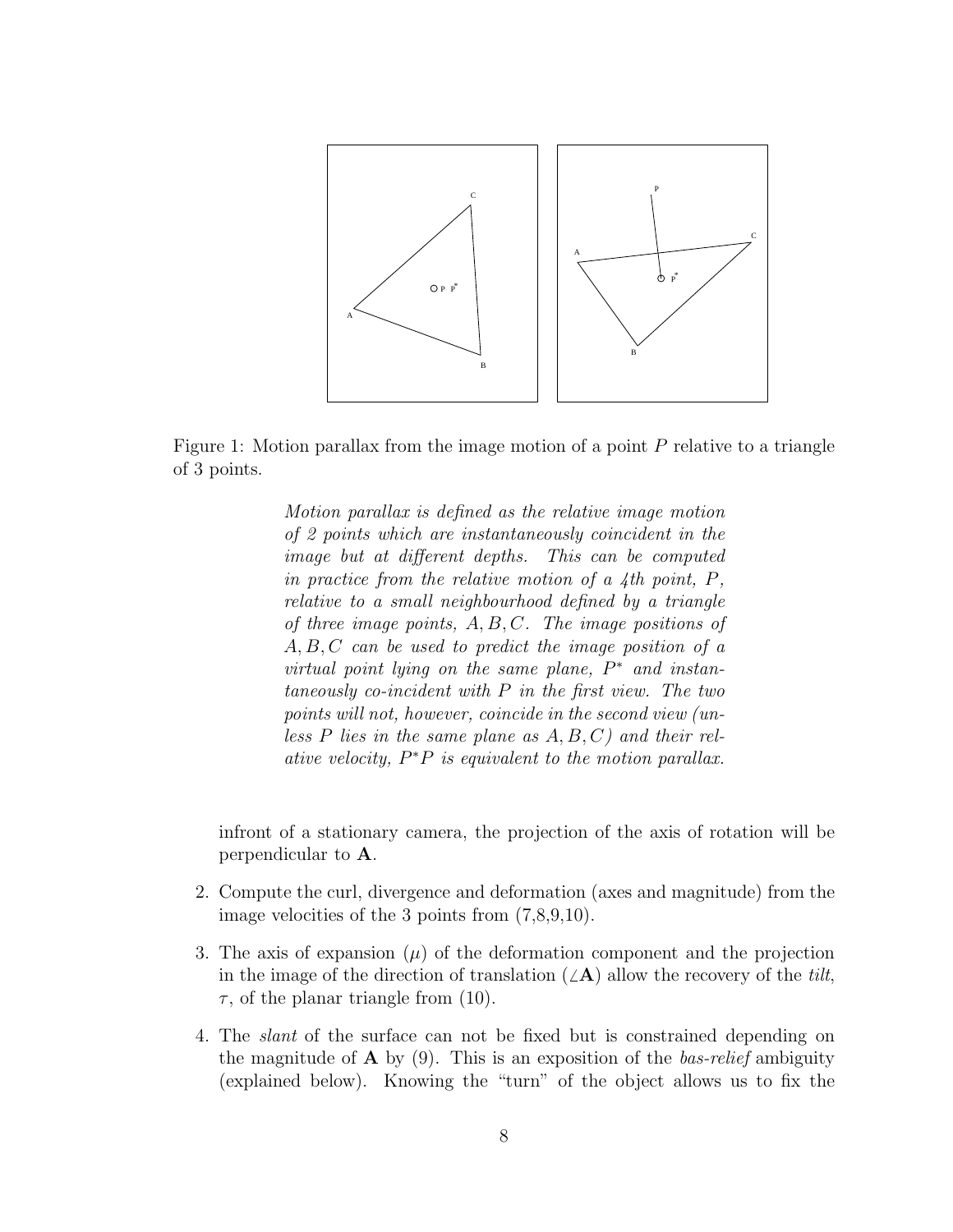orientation of the surface and vice versa. However, in general, from 2 views with no perspective effects surface orientation is recovered as a one-parameter family of solutions.

- 5. Having determined the tilt of the surface and the slant as a function of  $|A|$ it is possible to recover the important relative motion parameters such as change in overall scale and rotation about the image axis from the equations relating image divergence and curl to the motion and structure parameters. We can then subtract the contribution due to the surface orientation and viewer translation parallel to the image axis from the image divergence (8). This is equal to  $|\text{def}\vec{v}| \cos(\tau - \angle A)$ . The remaining component of divergence is due to movement towards or away from the object. This can be used to recover the time to contact,  $t_c$  or to express the change in overall scale due to a change in the distance between the object and viewer,  $U_3/Z$ . This can be recovered despite the fact that the viewer translation may not be parallel to the visual direction.
- 6. Similarly we can then subtract the contribution due to the surface orientation and viewer translation parallel to the image axis from the image curl (7). This is equal to  $|def\vec{v}|sin(\tau - \angle A)$ . The remaining component of curl is due to a rotation of the object/camera about the direction of the ray (the cyclotorsion),  $\Omega_3$ .

The advantage of this formulation is that camera rotations do not affect the estimation of shape and distance. The effects of errors in the direction of translation are clearly evident as scalings in depth or by a 3D affine transformation [7]. The quantities listed above are the only parameters which can be reliably extracted from the image velocities in a small field of view.

The *bas–relief* ambiguity manifests itself in the appearance of surface orientation, F, with A. Increasing the slant of the surface F while scaling the movement by the same amount will leave the local image velocity field unchanged. Thus, from two weak perspective views and with no knowledge of the viewer translation, it is impossible to determine whether the deformation in the image is due to a large |A| (equivalent to a large "turn" of the object or "vergence angle") and a small slant or a large slant and a small rotation around the object. Equivalently a nearby "shallow" object will produce the same effect as a far away "deep" structure. We can only recover the depth gradient  $\bf{F}$  up to an unknown scale. These ambiguities are clearly exposed with this analysis whereas this insight is sometimes lost in the purely algorithmic approaches to solving the equations of motion from the observed point image velocities. A consequence of the latter is the numerically ill-conditioned nature of structure from motion solutions when perspective effects are small. In this analysis we have avoided attempting to recover absolute surface orientations. The resulting 3D shape and motion is however qualitative since we have not been able to recover the direction of translation.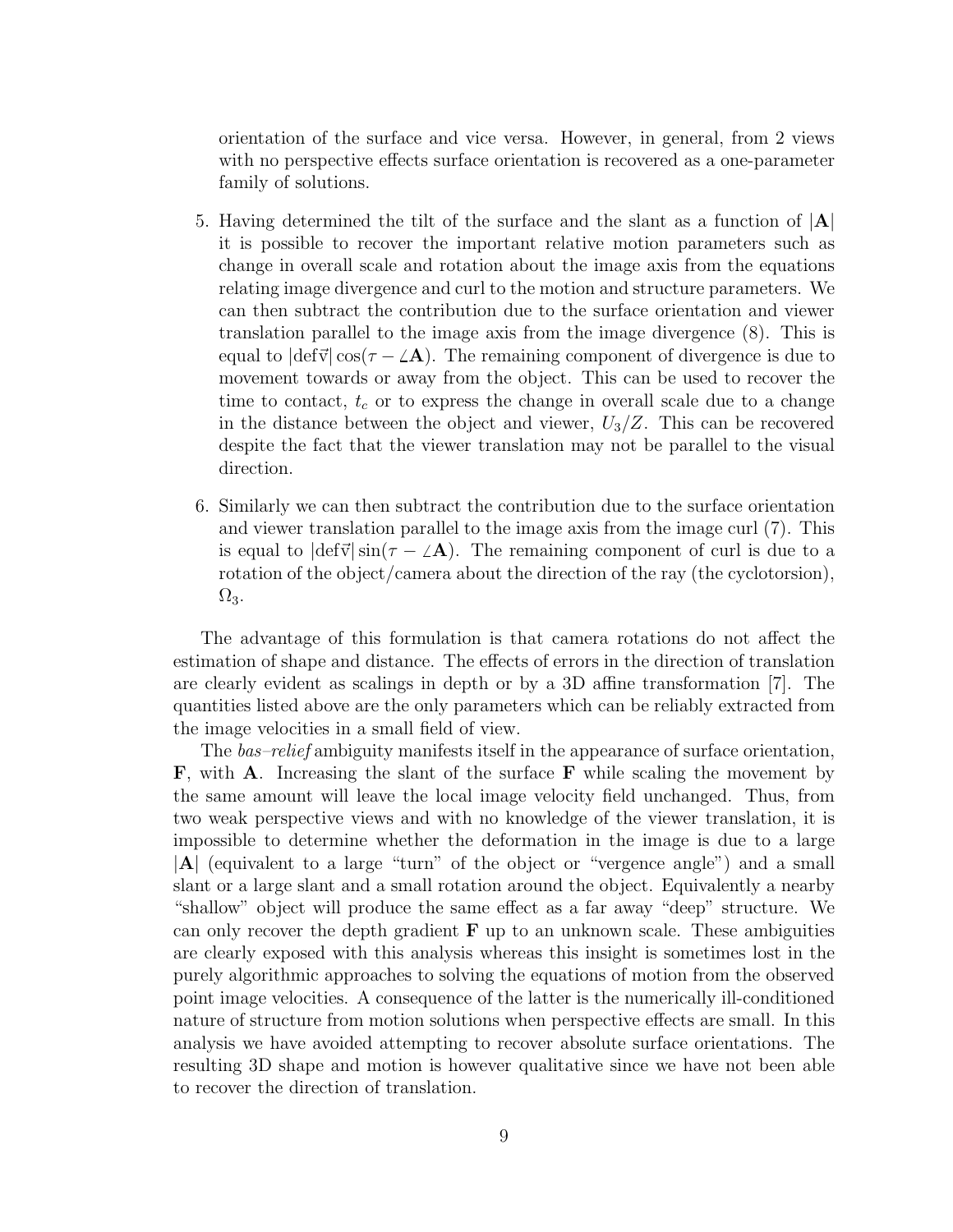## 4 Implementation and Applications

We have shown that the image motion of a minimum of four arbitrary points on a moving rigid object can be used to describe qualitatively the translation and rotation of a rigid object. In particular for a rotating object in front of a stationary camera image translations can be interpreted as small object translations parallel to the image plane; changes in scale (computed from the divergence after subtracting the effects of foreshortening) are interpreted as movement along the optical axis; motion parallax is interpreted as resulting from the component of rotation of a rigid object about an axis parallel to the image plane; and 2D image rotations (computed from curl component after subtracting the component due to surface orientation) are interpreted as a rotation about the optical axis. This solution is not complete since we are not able to determine the exact ratios of the components of translation and rotation parallel to the image plane to those along the optical axis. The information extracted is however insensitive to small perspective effects and can be used in many tasks requiring 3D inferences of shape and motion.

We now describe a simple implementation in which this information is used to interpret hand and head gestures for a man–machine interface by tracking appropriate features. We present a simple real-time example in which the 3D hand gestures are used as the interface to a graphics system to generate changes in the viewing position and orientation of an object displayed on a computer graphics system.

The 3D motions of the hand are automatically interpreted as either small translations parallel to the image plane (image translations with zero parallax motion and zero deformations); changes in scale (zero parallax motion with non-zero divergence); rotations of the object about an axis specified by the parallax motion vector (non-zero parallax, deformation, curl and divergence).

In the present implementation 4 colour markers placed on a hand-held object (figure 2) or a glove (figure 3) are tracked in real-time (50Hz) using purpose built image processing system for detecting and tracking image features [8]. The interpretation of the visual motion is carried out on a host workstation and its results are communicated to a graphics workstation which responds by changing the position and orientation of a computer graphics model (see figure 3). Since the algorithm does not produce quantitative values of rotation it must be used with visual feedback – the user must continues to rotate or translation his hand until the object has rotated/translated by the desired amount. Real-time tests at the Tokyo Data Show 1992 have successfully demonstrated the usefulness and reliability of this partial solution to structure from motion.

# 5 Conclusions

We have presented an efficient and geometrically intuitive algorithm to reliably interpret the image velocities of a minimum of four points on a moving objects under weak perspective using motion parallax. Preliminary implementation based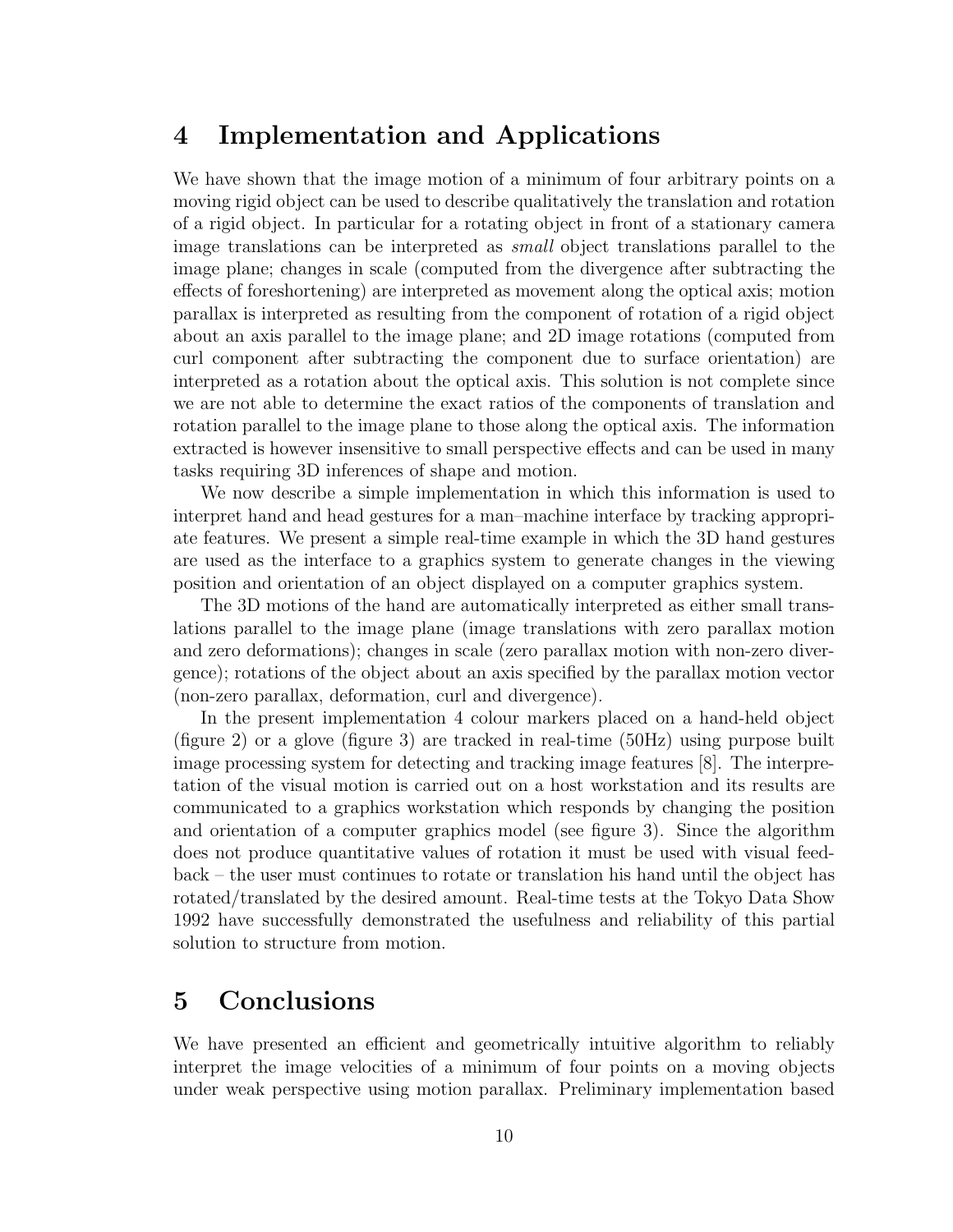on tracking coloured markers has proved the power and reliability of this algorithm even in the presence of small perspective effects and non-rigidity. The solution is however incomplete. In principle it can be augmented into a complete solution to structure from motion with additional constraints. Knowledge of the slant of the plane containing 3 of the reference points from monocular cues, for example, allows us to determine the exact direction of translation or angle of rotation of the object. Adding additional views will also allow a complete solution but this may, in general, be ill-conditioned unless a large number of views and image velocities are processed [14]. We believe, however, that the qualitative partial solution is preferable in many visual tasks which require shape and motion cues since it can be computed reliably and efficiently.

We are aiming to develop a more practical glove free real-time system to detect and track arbitrary grey-level image features using *cross-correlation*. We are also investigating algorithms to group image velocities into independently moving rigid body motions based on their parallax velocities. We are also improving the reliability of the solution by integrating information from more points and views.

### Acknowledgements

Roberto Cipolla acknowledges discussions with Christopher Longuet-Higgins and Steve Maybank and the support of the Toshiba (visiting researcher) fellowship.

## References

- [1] R. Cipolla and A. Blake. Surface orientation and time to contact from image divergence and deformation. In Proc. 2nd European Conference on Computer Vision. Springer–Verlag, 1992.
- [2] O.D. Faugeras and S.J. Maybank. Motion from point matches: multiplicity of solutions. In IEEE Workshop on Motion, pages 248–255, Irvine,1989.
- [3] C.G. Harris. Determination of ego-motion from matched points. In 3rd Alvey Vision Conference, pages 189–192, 1987.
- [4] C.G. Harris. Structure from motion under orthographic projection. In Proc. 1st European Conference on Computer Vision, pages 118–123. Springer–Verlag, 1990.
- [5] J.J. Koenderink. Optic flow. *Vision Research*, 26(1):161–179, 1986.
- [6] J.J. Koenderink and A.J. Van Doorn. Invariant properties of the motion parallax field due to the movement of rigid bodies relative to an observer. Optica Acta, 22(9):773–791, 1975.
- [7] J.J. Koenderink and A.J. van Doorn. Affine structure from motion. J. Opt. Soc. America, pages 377–385, 1991.
- [8] H. Kubota, Y. Okamoto, H. Mizoguchi, and Y. Kuno. Vision processor for moving object analysis. In B Zavigovique and P.L. Wendel, editors, Computer Architecture for Machine Perception, pages 461–470. 1992.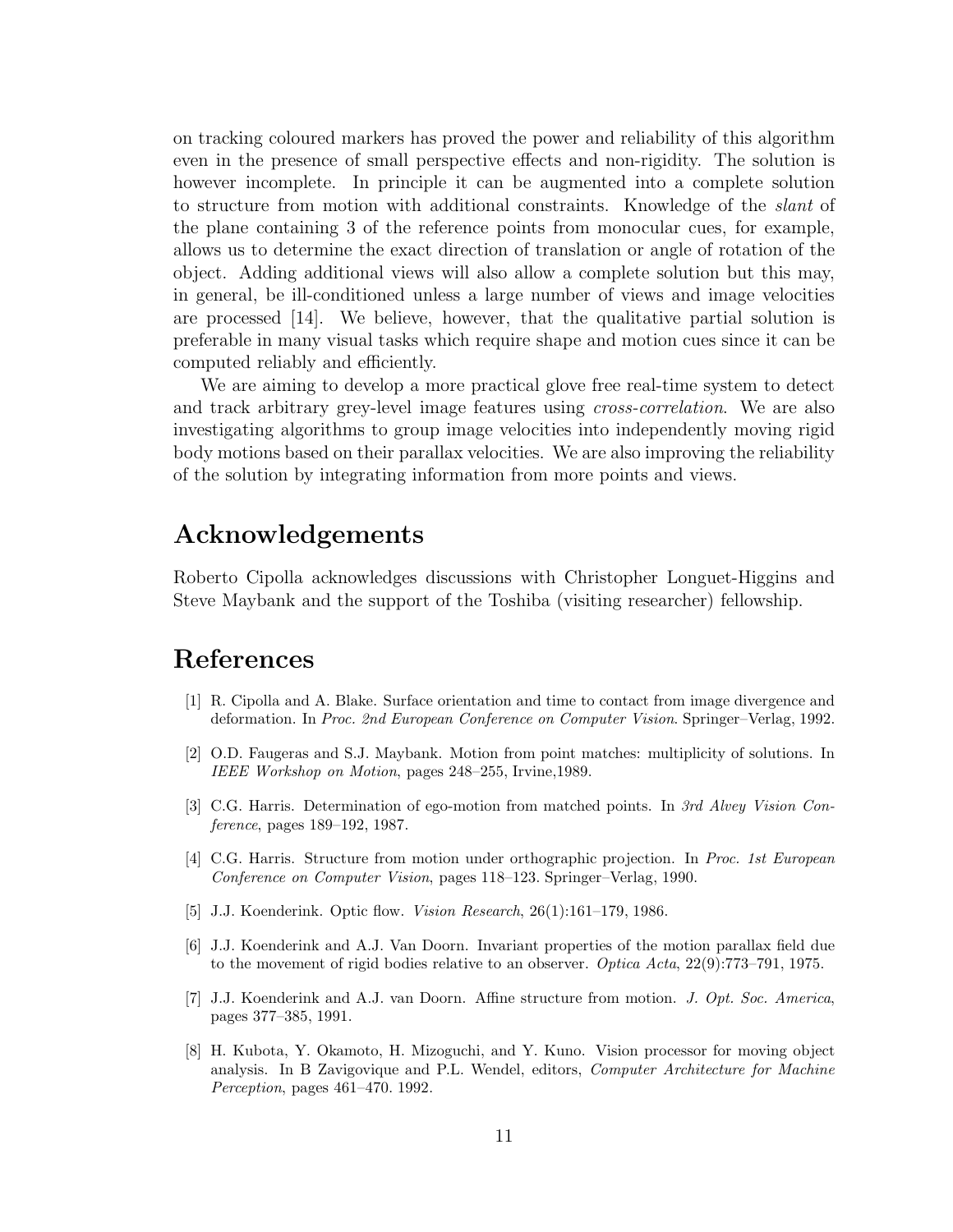- [9] H.C. Longuet-Higgins. A computer algorithm for reconstructing a scene from two projections. Nature, 293:133–135, 1981.
- [10] H.C. Longuet-Higgins and K. Pradzny. The interpretation of a moving retinal image. Proc. R. Soc. Lond., B208:385–397, 1980.
- [11] S.J. Maybank. A theoretical study of optical flow. PhD thesis, Birbeck College, University of London, 1987.
- [12] J.H. Rieger and D.L. Lawton. Processing differential image motion. J. Opt. Soc. America, A2(2):354–360, 1985.
- [13] D.W. Thompson and J.L. Mundy. Three-dimensional model matching from an unconstrained viewpoint. In Proceedings of IEEE Conference on Robotics and Automation, 1987.
- [14] C Tomasi and T. Kanade. Shape and motion from image streams under orthography: A factorization method. Int. Journal of Computer Vision, 9(2), 1992.
- [15] R.Y. Tsai and T.S. Huang. Uniqueness and estimation of three-dimensional motion parameters of a rigid objects with curved surfaces. IEEE Trans. PAMI, 6(1):13–26, 1984.
- [16] S. Ullman. The interpretation of visual motion. MIT Press, Cambridge,USA, 1979.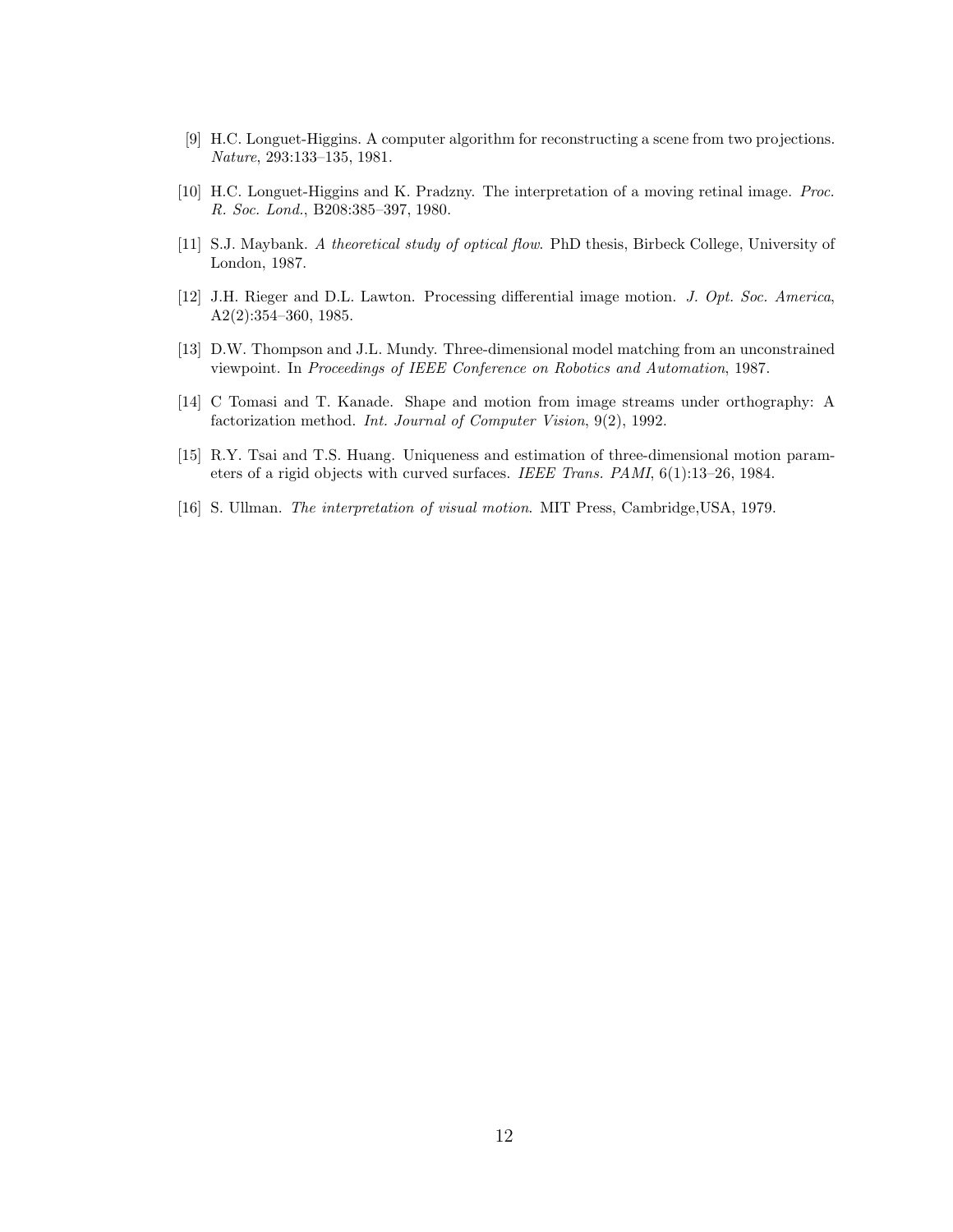

Figure 2: Real-time tracking of coloured markers and measurement of visual motion.

Colour marker detection and tracking is performed on a purpose built image processor. Colour markers are detected by comparing the pixels intensities in a validation window generated by the tracker to the colour of the feature being tracked (taught by showing in the beginning of each session). If a colour blob is detected its convex hull co-ordinates are passed onto a tracker which controls the position of the search/validation window in the next image. If a colour blob is not found the validation window size is doubled until it reaches its maximum of  $128 \times$ 128. Detected pixels and windows for each feature are shown superimposed on the image of 4 colour attached to a glove. Each window is controlled by a separate processor. The spatial positions of the balls is unknown. The image motion of these 4 points is sufficient to determine the 3D motion qualitatively. In this case the motion is correctly interpreted as arising from a rotation about a vertical axis.